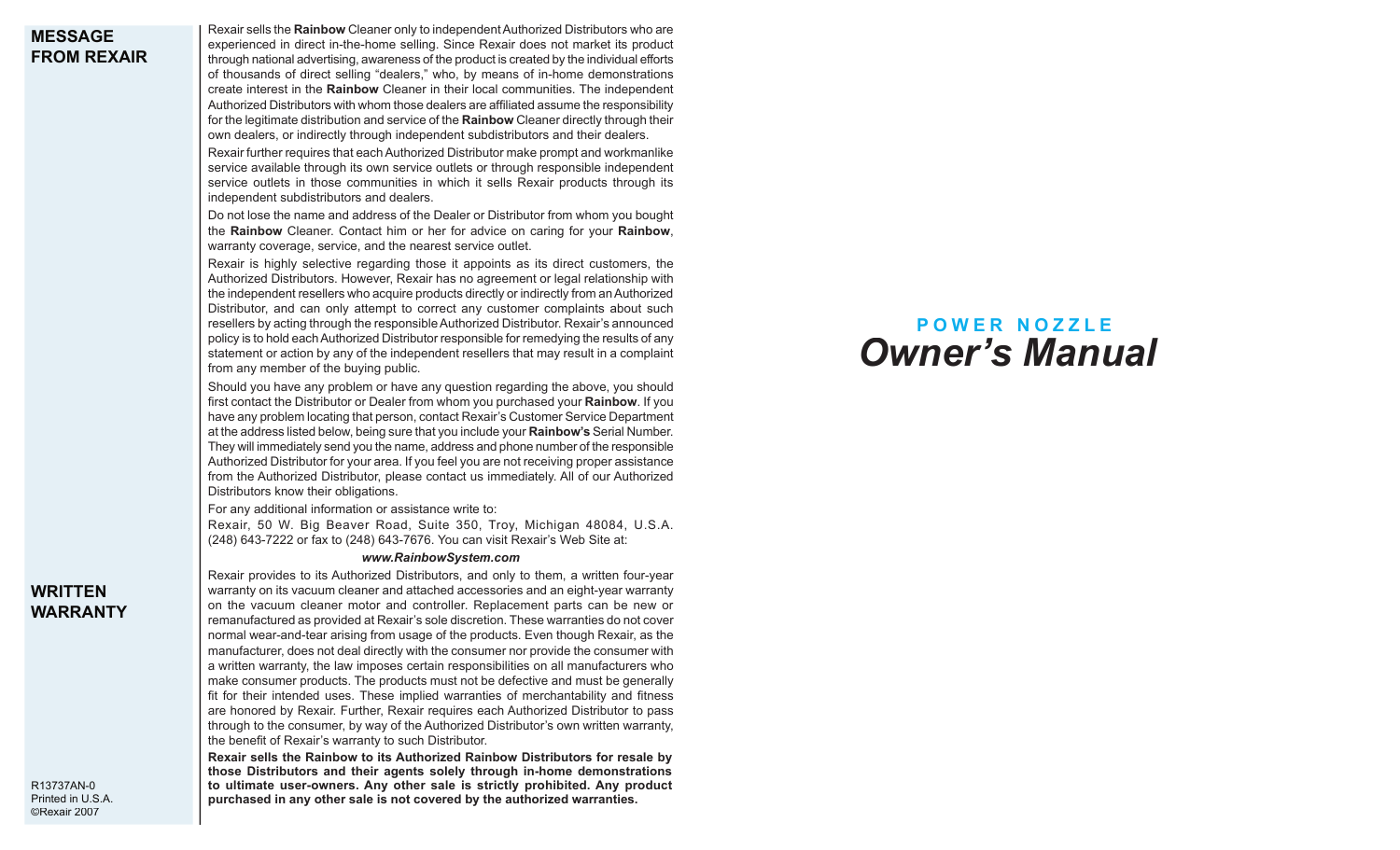| <b>Owner's Manual</b><br><b>Power Nozzle</b><br>e SERIES                         | <b>TABLE OF CONTENTS</b> |  |
|----------------------------------------------------------------------------------|--------------------------|--|
|                                                                                  |                          |  |
|                                                                                  |                          |  |
| <b>Please read all</b><br><b>instructions</b><br>carefully before<br>using unit. |                          |  |
|                                                                                  |                          |  |
|                                                                                  |                          |  |
|                                                                                  |                          |  |

### **CUSTOMER CARE NUMBER**

**e** 

As part of Rexair's Consumer Care program, all new Rainbow Power Nozzles receive a Consumer Care Serial Number after passing Quality Control testing at the factory. This serial number provides:

- 1. Ownership Identification for you;
- 2. Warranty Identification for your distributor;
- 3. Assurance of passing Quality Control testing;
- 4. Assurance of "factory-fresh" condition.

For your protection, check to see that the serial number is on the Rainbow Power Nozzle at the location shown on the accompanying diagram. No new Rainbow Power Nozzle should be sold without this number. If the number is missing, Rexair makes no claim as to the origin, age, or condition of the unit. If you cannot find a serial number on your Rainbow Power Nozzle, please call our customer service department at (248) 643-7222, or fax to (248) 643-7676. For additional information or assistance, please write to: Rexair, 50 W. Big Beaver Road, Suite 350, Troy, Michigan 48084 U.S.A.

For your own protection, record the serial number in the space provided below.

Save this information for future reference.

| Visit Rexair's Web Site at: www.RainbowSystem.com |  |
|---------------------------------------------------|--|
|---------------------------------------------------|--|

| <b>Your Authorized Rainbow Distributor</b> |                |  |
|--------------------------------------------|----------------|--|
|                                            | (Please Print) |  |
|                                            |                |  |
|                                            |                |  |
|                                            |                |  |
|                                            |                |  |
|                                            |                |  |
|                                            |                |  |
|                                            |                |  |

The configuration of the **Rainbow®** Cleaning System and the words **Rainbow®**, RainbowMate® and **Rexair®** are registered trademarks of Rexair, Troy, Michigan U.S.A.

| <b>PROBLEM</b>                                                    | <b>POSSIBLE CAUSE</b>                               | <b>POSSIBLE SOLUTION</b>                                                                                                                       | <b>TROUB</b>                                                                                                                                                                         |
|-------------------------------------------------------------------|-----------------------------------------------------|------------------------------------------------------------------------------------------------------------------------------------------------|--------------------------------------------------------------------------------------------------------------------------------------------------------------------------------------|
| <b>Motor</b><br><b>Not Running.</b>                               | Handle switch not activiated.                       | Must squeeze actuator in<br>electrified hose handle.                                                                                           | <b>SHOOT</b><br><b>This Rain</b>                                                                                                                                                     |
|                                                                   | Electrical connection at<br>hose coupling not made. | Make positive electrical<br>connection at opening.                                                                                             | was thoro<br>and inspe<br>factory. If<br>problem o<br>the follow<br>shooting<br>may help<br>correct th<br>problem v<br>minimum<br>If the aboy<br>not prove<br>call your /<br>Rainbow |
|                                                                   | Electrical connection at<br>hose handle not made.   | Make positive electrical<br>connection at hose handle.                                                                                         |                                                                                                                                                                                      |
|                                                                   | Automatic resetting motor<br>protector has tripped. | Turn Rainbow off. Leave<br>off for two seconds. Turn<br>Rainbow back on.                                                                       |                                                                                                                                                                                      |
| <b>Motor Running</b><br><b>But Brush</b><br>Not Revolving.        | Broken belt.                                        | Disconnect power; Remove<br>sole plate; Make sure brush<br>rotates freely; Replace belt.                                                       |                                                                                                                                                                                      |
| <b>Brush Stopped</b><br>(Cannot Be<br><b>Rotated</b><br>By Hand). | Object lodged in<br>brush chamber.                  | Disconnect power; Remove<br>sole plate; Remove foreign<br>object; Make sure brush<br>rotates freely.                                           |                                                                                                                                                                                      |
|                                                                   | Bearing worn out.                                   | Replace brush and bearing<br>assembly by Distributor.                                                                                          |                                                                                                                                                                                      |
| <b>Power Nozzle</b><br><b>Not Picking</b><br>Up Well.             | Clogged air chamber.                                | Disconnect power; Remove<br>sole plate; Clear out entire air<br>chamber; Sight through pivot<br>arm to make sure there are<br>no obstructions. |                                                                                                                                                                                      |
|                                                                   | Clogged wands or hose.                              | Disconnect power; Remove<br>obstruction; Connect to<br>Rainbow; Make sure air is<br>flowing freely through hose.                               |                                                                                                                                                                                      |
|                                                                   | Bristles not in contact<br>with carpet.             | Make sure sole plate is<br>completely in position before<br>latching; Replace brush if<br>bristles are worn too short.                         |                                                                                                                                                                                      |
|                                                                   | Height adjustment not<br>properly set.              | Set to proper height.                                                                                                                          |                                                                                                                                                                                      |



# **TROUBLE-SING**

**bow appliance wahly tested cted at the factory. If a minor problem develops, troubleshooting procedures identify and correct the p**ith a **minimum inconvenience. Ve solutions do** 

successful. **Authorized Distributor.**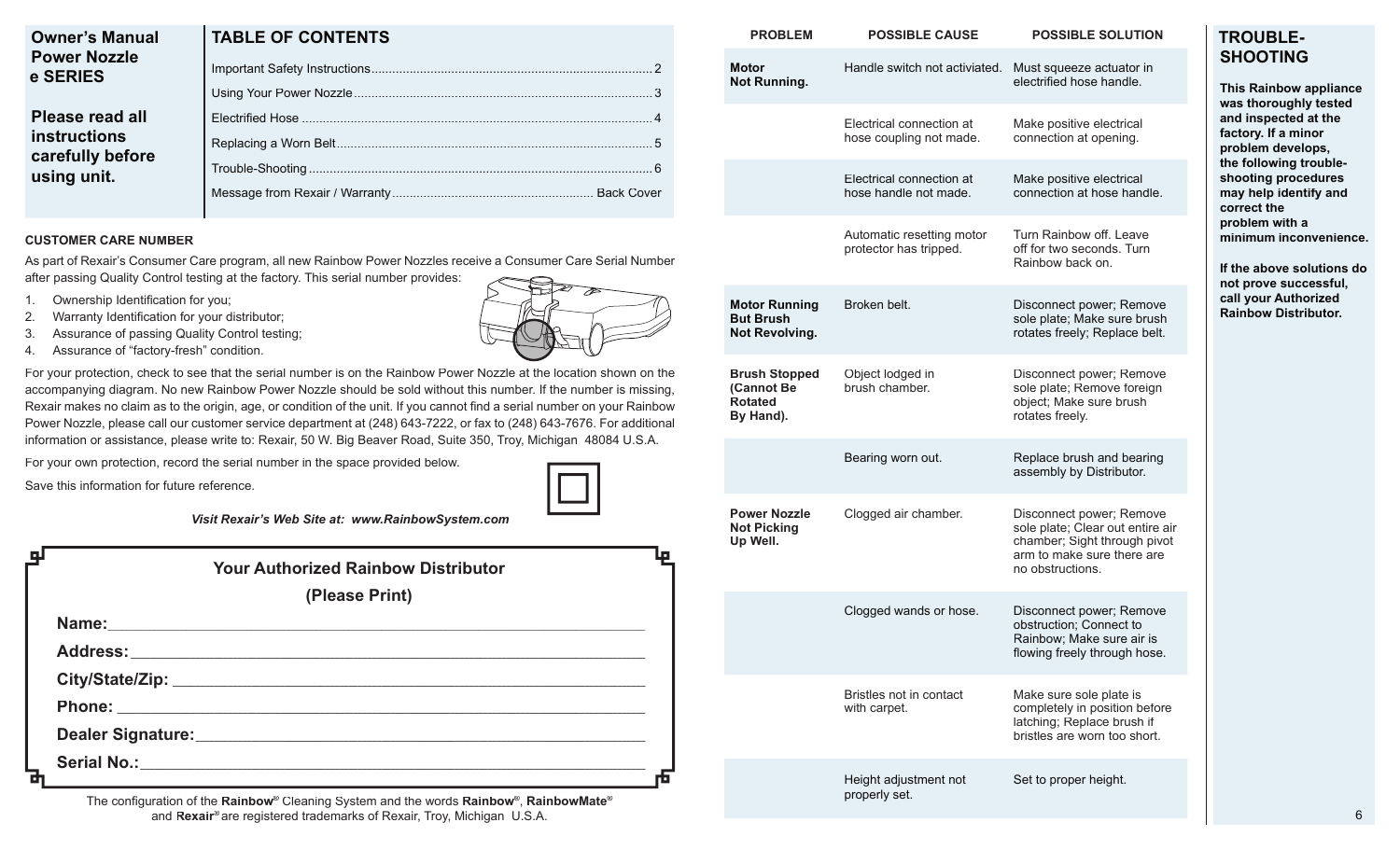## **REPLACING A WORN BELT**

### **NOTE:**

**Always disconnect unit from electrical supply when servicing.**

### **NOTE:**

**Contact your local Rainbow distributor for a new Power Nozzle belt. Store the new belt in the spare belt pocket under the sole plate.**

**1 NOTE: Always disconnect from electrical supply**  when servicing. Turn the Power Nozzle upside **down.** Using a flat-bladed screwdriver or coin, turn the fastener a quarter-turn to the left (counterclockwise). Remove the sole plate by grasping the finger tabs.

- **2 Insert Finger Under Belt Cover Near The Brush.**  Lift the belt cover to unlatch it and rotate it back towards
- **3 To remove the brush roll,** grasp the outermost ends of the brush roll and lift the brush roll out of the pockets in the nozzle housing. Remove the worn or broken belt from the brush roll or the motor shaft.

the wand.

- **4 Loop the new belt around the pulley in the center of the brush roll.** Position the brush roll over the unit so that indicator groove is nearest the spare belt pocket and the belt is hanging from the brush roll near the motor shaft. Position the belt around the motor shaft.
- **5 With the belt looped around the motor shaft and pulley in the center of the brush roll, position the ends of the brush roll on the rails located at the outboard edges of the Power Nozzle.** Using both hands, slide the brush roll on the rails towards the front of the unit until the ends of the brush roll are fully seated into their pockets. Spin the brush roll by hand until the belt tracks in the center of the pulley on the brush roll.



- **6 Rotate the belt cover towards the front of the unit and push down to snap it into place.**
- **7 Position the sole plate over the unit.** Snap into place edge of the sole plate into the unit and turn the fastener a quarter-turn to the right (clockwise) until it "clicks."

# **WARNING:**

# **TO REDUCE THE RISK OF FIRE, ELECTRIC SHOCK OR INJURY:**

- 1 Close supervision is necessary when any appliance is used by or near children. Do not allow your Rainbow to be used as a toy or to run unsupervised at any time.
- 2 Unplug the Rainbow when not in use. Turn it off at the master switch before unplugging. Grasp the plug to disconnect it from the wall outlet to avoid damage to cord, plug, prongs or receptacle. Do not pull or carry by cord, use cord as a handle, close a door on cord, pull or carry around sharp edges or corners. Do not run appliance over cord. Keep cord away from heated surfaces. Do not use with damaged cord or plug.
- 3 Do not leave appliance when plugged in. Unplug Rainbow from outlet when unattended and before servicing.
- 4 If Rainbow or Power Nozzle is in disrepair, do not attempt to operate either machine. If the Rainbow is not working properly as it should, has been dropped, damaged, left outdoors or dropped into water, return it to your Rainbow Distributor.
- 5 Do not clean the unit or unclog the hose until the Rainbow is switched off and the plug is removed from the wall outlet.
- 6 Do not connect to the receptacle of an incandescent light fixture or use any extension cords.
- 7 To avoid the possibility of fire or explosion, do not use your Power Nozzle in areas where flammable and/or explosive vapor or dust is present. Some cleaning fluids can produce such vapors. Areas where flammable cleaning fluids have been used should be completely dry and thoroughly aired before being vacuumed. Do not use the Rainbow or Power Nozzle to unplug drains. If sewer gas it drawn into the Rainbow, it could cause an explosion.

**may cause hazards. ALWAYS FOLLOW THESE IMPORTANT SAFETY INSTRUCTIONS.**

**IMPORTANT SAFETY**

**Please read all instructions** 

**INSTRUCTIONS**

**before using unit. Use your Rainbow only for its intended use as described in the instructions. The use of attachments not recommended by Rexair** 

# **SAVE THESE INSTRUCTIONS**

- 8 Never touch a metal sink, cold or hot water pipe with one hand while touching the metal parts of any electrical appliance, light fixture or switch with the other hand. Your body could complete an electrical circuit to the ground. Additionally, wet skin surfaces can greatly increase this hazard. Do not handle plug or appliance with wet hands.
- 9 (a) Do not put any objects into openings; Do not use with any openings blocked; Keep free of dust, lint, hair and anything that may reduce airflow; (b) Keep hair, loose clothing, fingers and all parts of the body from openings and moving parts; (c) Use extra care when cleaning on stairs.
- 10 Type Y power cords must be replaced by an authorized Rainbow distributor. If the cord is damaged, turn off the power switch on the Rainbow and unplug the unit.
- 11 Do not pick up anything that is burning or smoking, such as cigarettes, matches or hot ashes. Do not use to pick up flammable or combustible liquids, such as gasoline, or use in areas where they may be present.
- 12 This appliance is provided with double insulation. Use only identical replacement parts. See instructions for Servicing of Double-Insulated appliances in Rainbow Owner's Manual.
- 13 Your Power Nozzle contains a powerful revolving brush. To avoid bodily injury, the Power Nozzle should not be placed against or close to loose clothing, jewelry, hair or body surfaces while cleaner is connected to electrical outlet. The Power Nozzle does NOT protect against bodily injury or damage to objects that contact the revolving brush.
- 14 **WARNING:** The electrified hose contains electric wires. To reduce the risk of **electric shock: Do not immerse. Do not use or repair a damaged hose. Use only on carpet moistened by cleaning process.**
- 15 **IMPORTANT:** The electrified hose contains electrical wires and should be **checked regularly. Do not use if damaged, cut, or punctured. Avoid picking up sharp objects. Do not use to suck up water. Do not immerse in water for cleaning. Always turn off this appliance before connecting or disconnecting either the hose or motorized nozzle.**

5